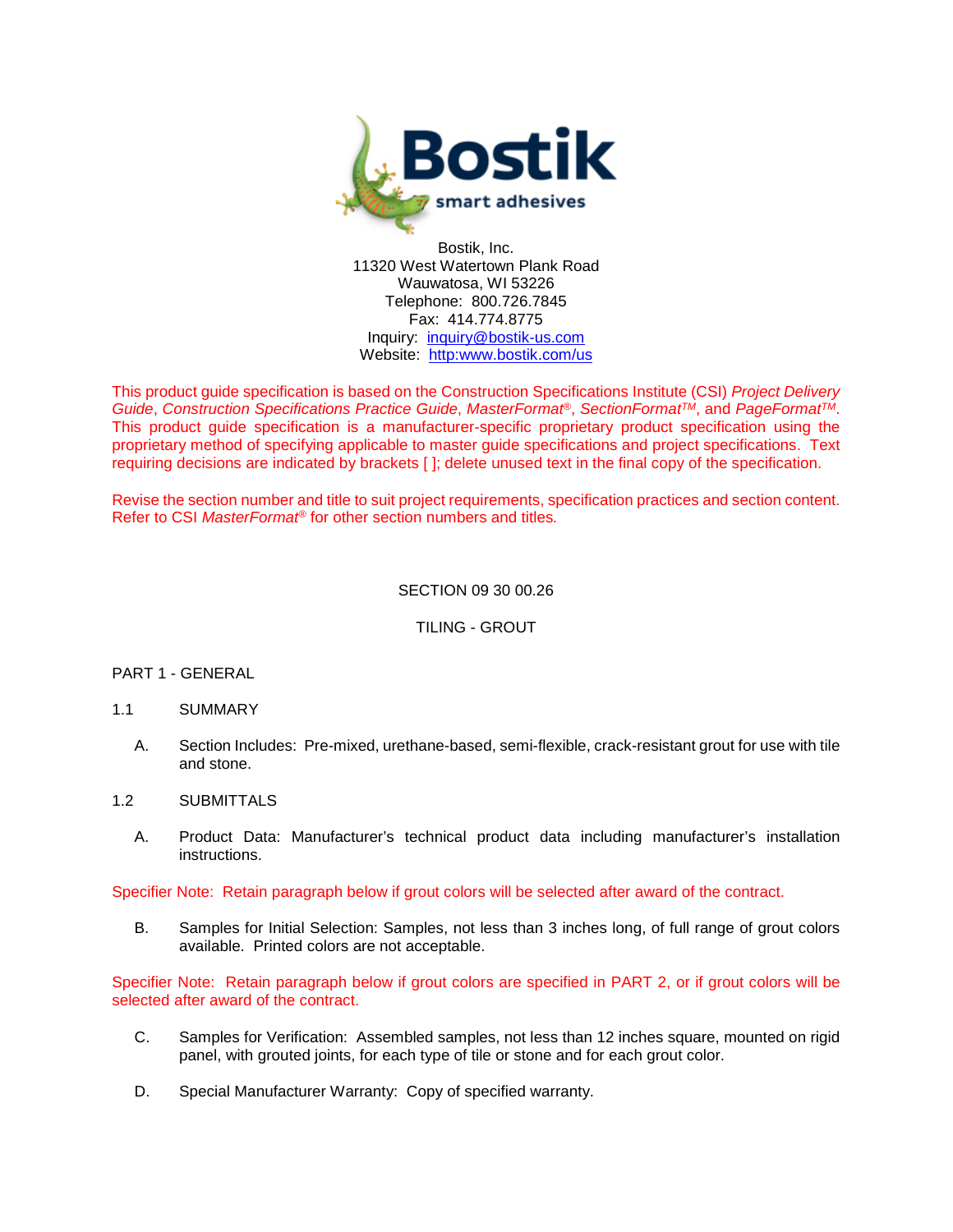## 1.3 QUALITY ASSURANCE

- A. Installer Qualifications:
	-
	- 1. Installer is a Trowel of Excellence member of the Tile Contractors' Association of America. 2. Installer employs Ceramic Tile Education Foundation Certified Installers or installers recognized by the U.S. Department of Labor as Journeyman Tile Layers.
- B. Preinstallation Meeting: Conduct preinstallation meeting prior to commencing work to verify project requirements, substrate conditions and coordination with other building products, and to review manufacturer's installation instructions and manufacturer's warranty requirements.
	- 1. Representatives of the owner, architect, contractor, tile installer, and any other parties who are involved in the scope of this installation shall attend the meeting.
- 1.4 DELIVERY, STORAGE, AND HANDLING
	- A. Deliver and store packaged materials in original containers with seals unbroken and labels intact until time of use.
	- B. Store materials on elevated platforms, under cover, and in a dry location.
- 1.5 FIELD CONDITIONS
	- A. Environmental Limitations: Do not install materials until construction in spaces is complete and ambient temperature and humidity conditions are maintained at the levels indicated in referenced standards and manufacturer's written instructions.
- 1.6 WARRANTY
	- A. Special Manufacturer Warranties: Furnish manufacturer's standard warranty executed by authorized company official.

Specifier Note: Retain following subparagraph for extended warranty if a preparation or setting material manufactured by Bostik will also be used for the installation. Refer to the Warranty Duration Table that is a part of the online manufacturer's warranty.

- 1. System Installation Warranty: Materials will be free from manufacturing defects from the time of purchase and conform to manufacturer's written specifications under normal usage for a period of [five] [ten] [twenty-five] [lifetime limited warranty] years when applied according to manufacturer's written installation instructions and industry standard guidelines. If the nature of the defects of the products specified by this Section warrants, the warranty will include materials and labor for the replacement of the installation. Refer to manufacturer's warranty for specific details.
- PART 2 PRODUCTS
- 2.1 MANUFACTURER
	- A. Manufacturer: Bostik, Inc., 11320 West Watertown Plank Road, Wauwatosa, WI 53226, Telephone: 800.726.7845, Fax: 414.774.8775, Inquiry: inquiry@bostik-us.com, Website: www.bostik.com/us.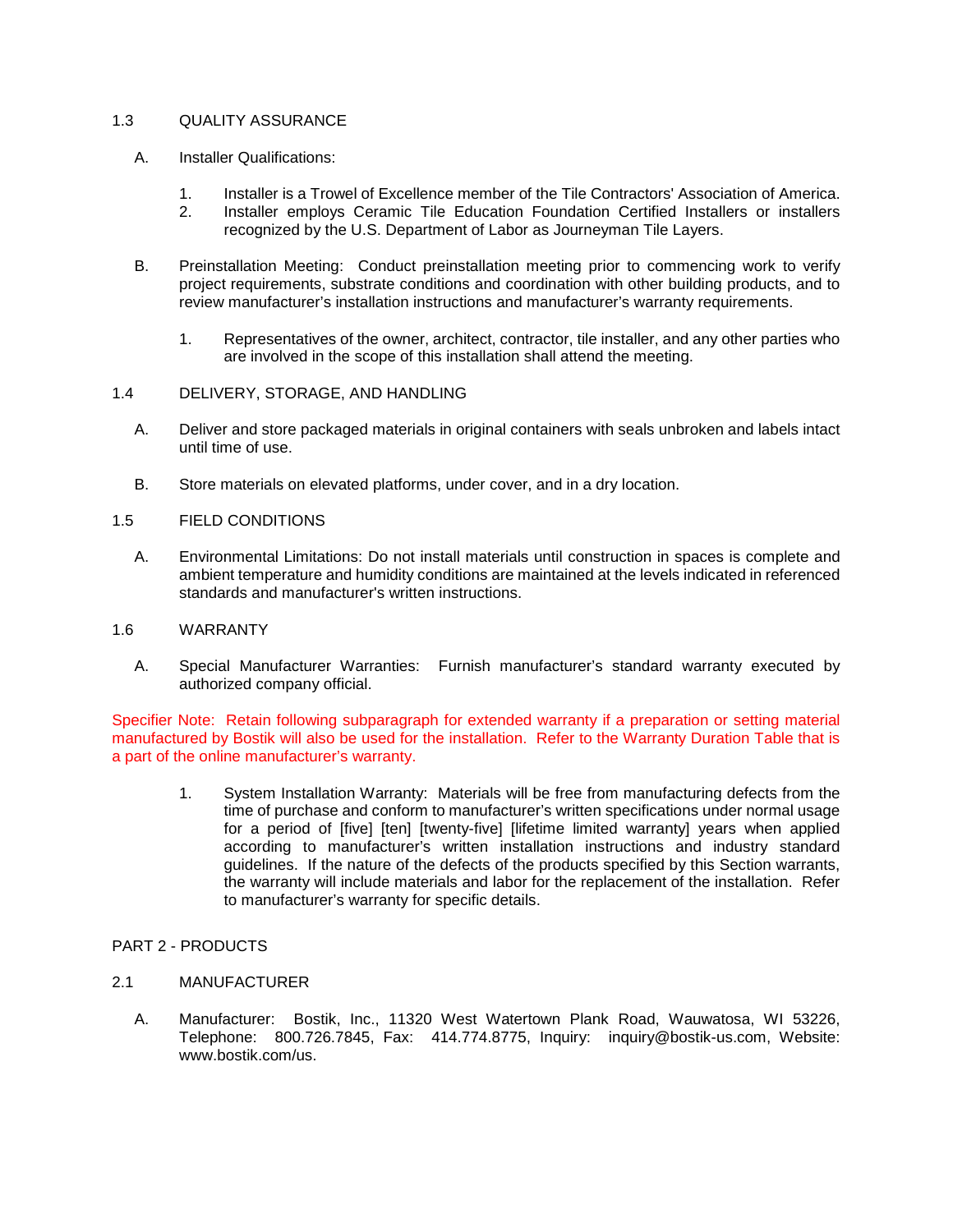## 2.2 GROUT

Specifier Note: Retain paragraph below for proprietary method specification. Use of such phrases as "or equal" or "or approved equal" or similar phrases may cause ambiguity in specifications. Such phrases require verification (procedural and regulatory) and assignment of responsibility for determining "or equal" products.

- A. Product: TruColor<sup>®</sup> RapidCure<sup>™</sup>.
	- 1. Description: Premium, premixed, urethane, water-based grout with color consistency and antimicrobial protection; no color fading, streaking or shading; chemical and stain resistant; and UV-stable.
	- 2. VOC Content: 35 g/L as calculated by SCAQMD Rule 1168.

Specifier Note: Select and retain one of the following subparagraphs.

- 3. Color: Jamoca H162.<br>4. Color: Kahlua Cream -
- 4. Color: Kahlua Cream H143.
- 5. Color: Char Black H139.
- 
- 6. Color: Portabella H184.<br>7. Color: Misty Gray H144. Color: Misty Gray - H144.
- 8. Color: Alabaster H189.
- 9. Color: Delorean Gray H160.
- 10. Color: French Gray H142.
- 11. Color: Summer Wheat H150.
- 
- 12. Color: White H152.<br>13. Color: Sand Beige I Color: Sand Beige - H148.
- 14. Color: Mobe Pearl H145.
- 
- 15. Color: Natural H146.<br>16. Color: Champagne H Color: Champagne - H138.
- 17. Color: Almond H153.
- 18. Color: Latte H192.
- 19. Color: Classic Bone H158.
- 20. Color: Shadow H195.
- 21. Color: Flash Walnut H141.
- 22. Color: Antique White H135.
- 23. Color: Linen H163.
- 24. Color: As selected by Architect from manufacturer's full range of colors available.

# PART 3 - EXECUTION

#### 3.1 EXAMINATION

- A. Examine substrates, areas, and conditions where materials will be installed, with Installer present, for compliance with requirements for installation tolerances and other conditions affecting performance of the Work.
- B. Proceed with installation only after unsatisfactory conditions have been corrected.

#### 3.2 PREPARATION

A. Comply with manufacturer's written instructions, including product technical bulletins and product package instructions.